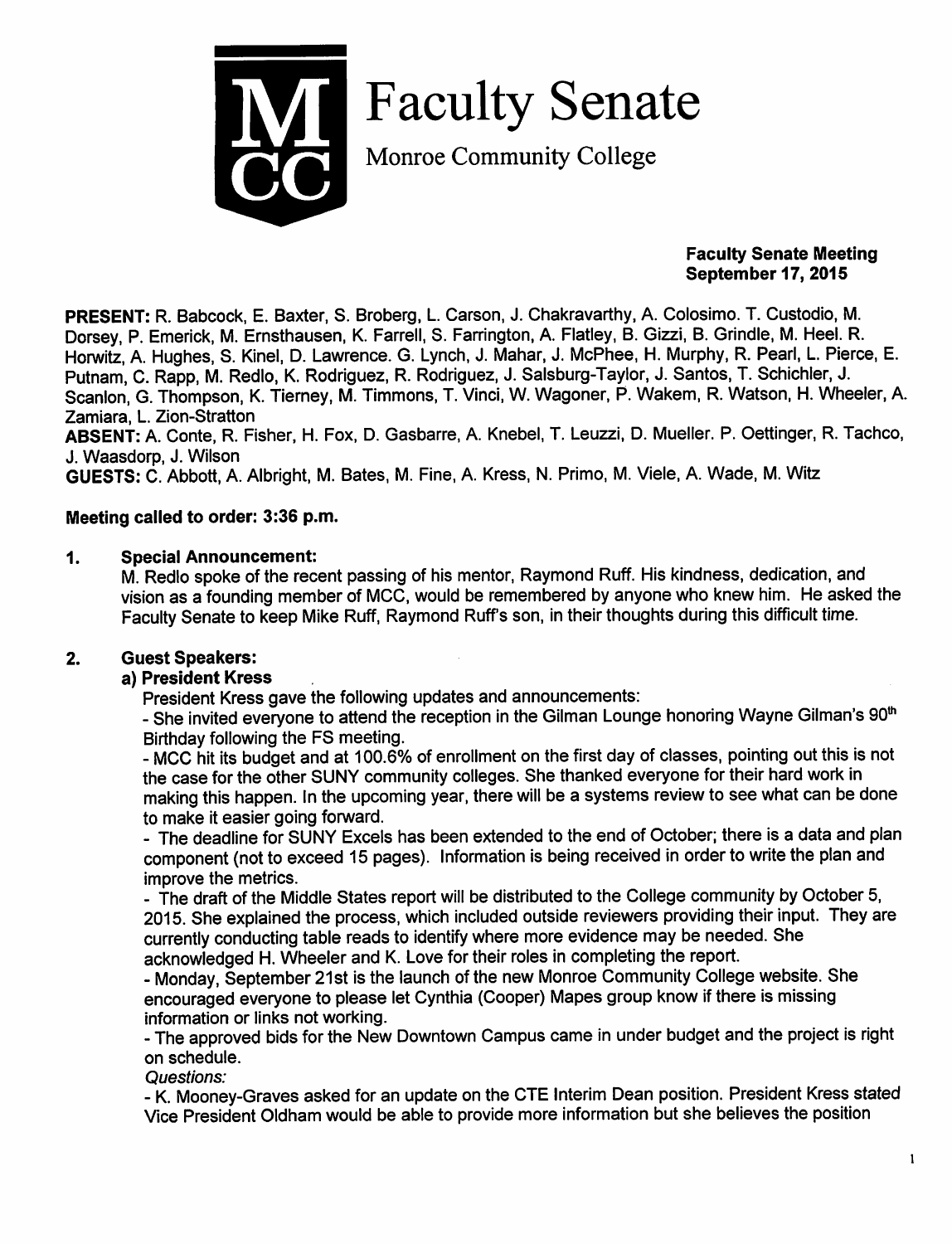*remains empty and some of the duties have shifted to the Assistant Vice President. She is not sure of the long-range plans.*

*- M. Redlo explained he has been reviewing the College's financial reports and is seeing a pattern where the College spends a lot of money outsourcing work. He believes there are qualified and talented members at the College who could do the work. He gave the examples of Noel-Levitz and Crowley Webb, stating he believes the Collegewould receive just as good results, if not better, if College employees were offered the work for a stipend orsummer grants, saving the College thousands of dollars. He asked if this pattern could be curbed. President Kress responded giving specific examples of how the College plans to use in-house resources or free services but will continue to outsource in some areas. She explained advertising would continue to be outsourced due to the complexity, level of expertise and capacity required fortasks such as a new branding campaign, television spots, and new web page. She also explained the College is not taking full advantage of some software and systems already purchased through Ellucian and Recruiter. She explained this will require internal expertise going forward to make sure the College is using the systems purchased to full capacity. She also explained contracts have been cancelled with vendors not fulfilling their obligations.*

*- L. Pierce stated a constituent suggested a cost saving idea suggesting getting rid of the trailers and moving the technology into the campuses. President Kress agrees it is a great idea. Looking forward to the master plan they will be renovating office space so excess spaces around campus will be used in order to move departments into other spaces. She stated the Trailer 19 has two more years on the lease and then itwill most likely be moved off campus.*

*- She encouraged everyone to forward cost saving ideas.*

*- M. Ernsthausen asked why the liberal arts-based degree program, Education, is housed in a building where students cannot build a full course of study. Courses cannot be made nor satisfy contractual obligations within the departments because there are not enough of the "other courses" such as MTH 165, HMN220, any foreign language other than SPA and ASL, CHE151, MUS 010, ART 119. The bottom line is students are not well served at DCC because of the lack of required courses. President Kress responded stating the Provost can consider the information and an analysis can be done of the schedule. M. Ernsthausen went on to say EDU students do not want to take their courses downtown; they avoid coming to DCC at all costs. Many of them do not complete their degrees fortwo reasons: lack of appropriate liberal arts courses at DCC; and complete lack of interest when it comes to classes at DCC. President Kress agrees to the last point and acknowledged this has been heard from many students over years and it is a reason forthe new downtown campus.*

*- M. Ernsthausen stated on behalf of constituents the rumor that MCC starts one week after SUNY so students who drop can be picked up is becoming just that, a rumor. On August 27, 2015, HUM, TRS, CRJ and EDU department had their final OARs. Many advisors were unable to: build students a full schedule at DCC; or enroll them to programs and/or majors/concentrations classes because they were full or there were schedule conflictswith other courses; or enroll them in liberal arts courses at DCC due to lack of availability. He asked how can DCC be expected to deliver results when courses are cancelled, leaving students no options. Provost Wade responded, stating she had a meeting to discuss these issues with the Deans (include DCC Dean) and they are actively looking forways to realign for next semester to make it a better experience for faculty and students. President Kress also requested the questions be shared with Dean Frater as well.*

*- L. Pierce asked whether "shop and drop week" (drop/add week) could end earlier (possibly on Friday) ratherthan the following Monday, as it does currently. She explained students are missing lectures, quizzes and homework, which is not a benefit to the student. President Kress stated Academic Services sets the calendar for the dates and referred the question to Provost Wade.*

*- M. Viele stated he discussed with President Kress over the summer, how he had signed up for a course, paid his tuition and then the course was later cancelled due to low enrollment resulting in him being two credits short of his degree. He thought itwas an important point to bring up due to the discussion regarding DCC class cancellations. President Kress stated she also discussed with him that often faculty are aware a class may be cancelled which is the challenge when a building schedule.*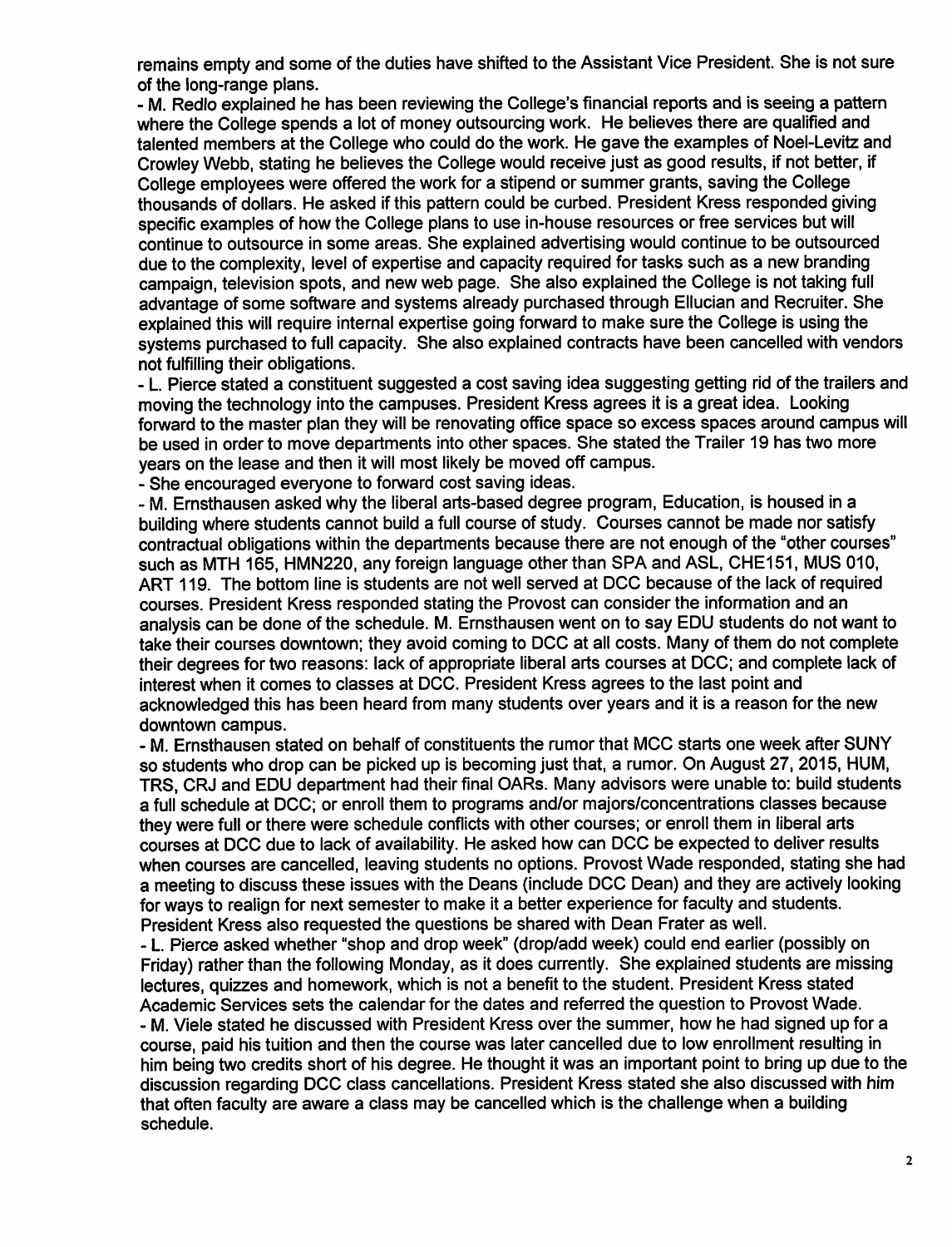- R. Watson stated often the most motivated TRS students want to take summer course and believes it would help retention to allow these courses to run even with lower numbers than required. President Kress stated it is important to look at how courses are scheduled. She gave an example of a module in Banner, which the College is not taking advantage of that can predict which course will make enrollment numbers based on previous years.

# *b) A. Albright - Academic Foundations High Impact Practices Specialist*

A. Albright introduced herself; she is located on the 4th floor of the Library. She explained a version of what HIPS is all about would be coming out in the Tribune with links to the following areas: Service Learning, Writing Intensive Courses, Undergrad Research (URSICA), Field Experiences, Learning Communities, Diversity and Global Learning, and Collaborative Learning. She reviewed the survey she will be conducting in October, which will be sent out to full time and adjunct faculty to discover what is already being done at MCC.

# *3. Announcements (M. Ernsthausen)*

a) He encouraged everyone to look at the new programming for the TCC this semester. The theme is "Helping Students Learn How to Learn."

b) He welcomed Dr. Wade, Provost and Vice President, Academic Services.

c) He welcomed new Senators to the Faculty Senate: R. Babcock, E. Baxter, T. Custodio, M. Dorsey, K. Farrell, A. Flatley, B. Gizzi, B. Grindle, S. Kinel, D. Lawrence, G. Lynch, D. Mueller, R. Pearl, D. Rivers, J. Salsburg Taylor, J. Santos, R. Tachso, T. Vinci, W. Wagoner, P. Wakem, H. Wheeler, A. Zamiara.

d) As discussed at the New Senator Orientation this past June, the October Faculty Senate meeting will be "Phase 2" of the orientation. Senators will be asked to sit with their standing committees during the meeting. There will be a brief introduction of each committee during the meeting.

e) He welcomed Michael Viele, the newly elected Vice President of Student Government Association.

#### *4. Student Announcements M. Viele, Vice President of Student Government Association (SGA)* M. Viele made the following announcements:

a) The student body passed the Student Government Constitution in the spring. A Judicial Branch was formed, with J. Gagner as the Chief Justice.

b) There is a student representative on the search committee for the Director of Student Rights & Responsibilities.

c) SGA and SEGA are looking for two additional students to sit on the Judicial Board

d) Constitution Days (DCC & Brighton), Pizza & Politics (MCC Dorms) and Registration Drive (through the League of Women Voters) were successful events held by SGA/SEGA so far this semester.

e) SGA is looking for a Faculty Advisor and encourages faculty members interested to contact the SGA office.

f) He looks forward to working with Faculty Senate this year.

# *5. The Minutes from the June 18,2015 Faculty Senate meeting were approved.*

# *6. The Minutes from the June 25,2015 Special Faculty Senate meeting were approved.*

# *7. Standing Committee Reports*

In order to allow more time for discussion during the meeting the standing committee chairs submitted their reports for Senators to review prior to the meeting. Questions and/or comments were taken regarding the following reports, as noted.

# *Academic Policies (J. Mahar)*

J. Mahar reports the following:

- First meeting on Tuesday September 15

- Beginning discussion on effects of changing class lengths from 50 and 80 minutes to 60 and 90 minutes

- Continuing discussions on Academic Grievance Procedure (Resolution 1.9.4)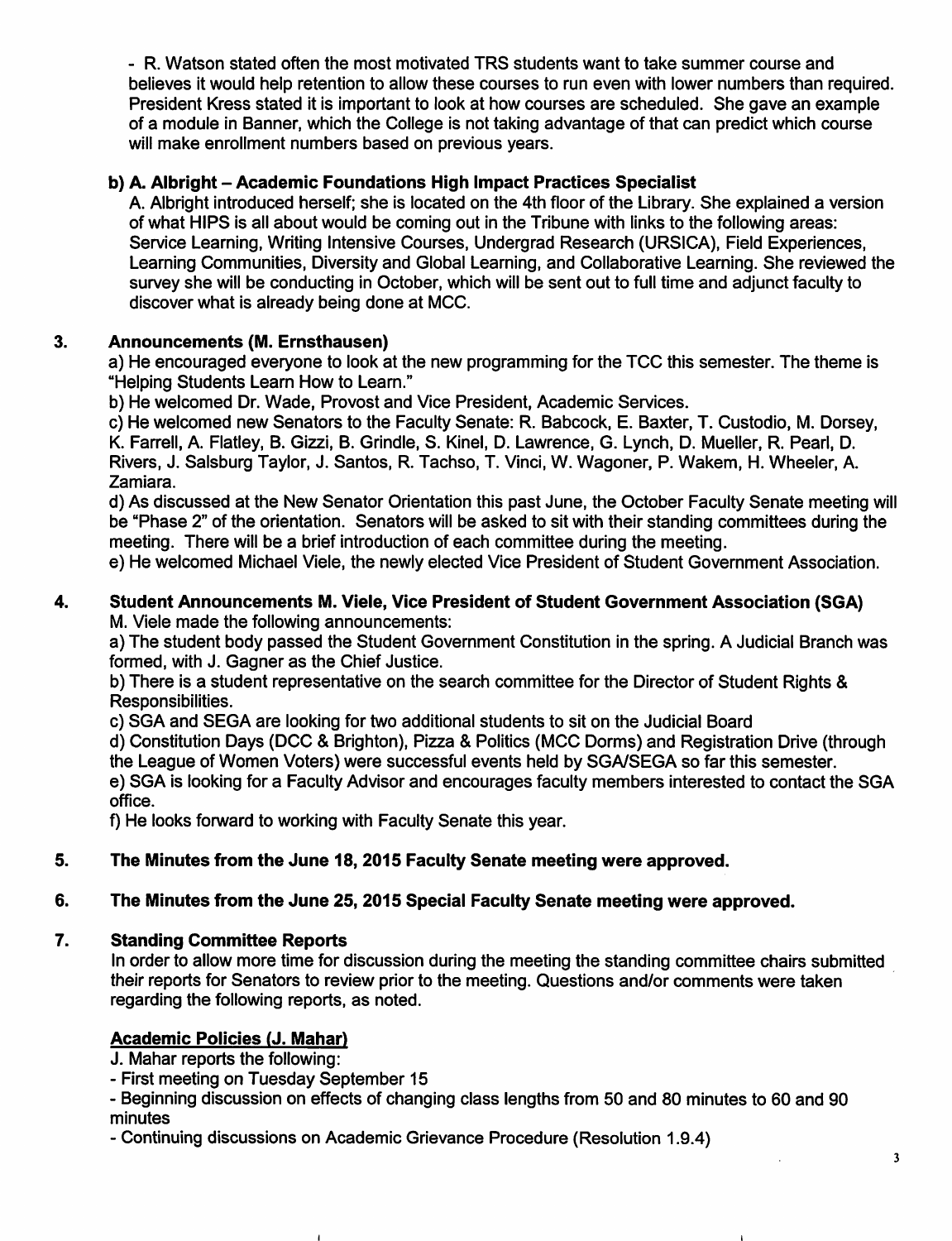**Additional comments:** J. Mahar encouraged everyone to forward him questions and/or feedback (positive and/or negative) regarding the class length changes. Upon request he can forward a draft schedule and rationale for the proposal.

### *Student Affairs (J. Mahar)*

J. Mahar reports the following:

- First meeting on Monday September 21
- Will be starting work on an Academic Honor Code

#### *Curriculum (E. Putnam)*

E. Putnam reports the following:

- The following is *a* summary of the work Curriculum Committee completed for 2014-2015:

| Semester           | Courses<br>New | Revisions*<br>Course | ctivations<br>Course<br>$\alpha$<br>De | utcomes<br>Learning<br>Course<br>Ċ | Programs<br>New | $\omega$<br>Program<br>Revision | Deactivations<br>Program |
|--------------------|----------------|----------------------|----------------------------------------|------------------------------------|-----------------|---------------------------------|--------------------------|
| <b>Fall 2014</b>   | 32             | 123                  |                                        | 192                                |                 | 19                              | 12                       |
| $Spring$<br>$2015$ | 13             | 76                   |                                        | 61                                 | 5               | 20                              |                          |

| П<br>ntals | -- | $\Omega$ | $\sim$ $\sim$ $\sim$<br>$\cdot$ .<br>. | $\mathbf{a}$<br>υī |  |
|------------|----|----------|----------------------------------------|--------------------|--|
|            |    |          |                                        |                    |  |

| Grand      |  |
|------------|--|
| total # of |  |
| proposals: |  |

560

#### **Additional comments:**

- E. Putnam announced the Faculty Senate will be receiving this semester for review five infused competency reports and a report from CAPE. More information will follow.

- E. Putnam has been appointed Retention Professor and the first event is the Faculty Voices on October 1 and 2. Look for more information in the Trib soon.

- M. Redlo and E. Putnam encouraged Senators to review curriculum proposals on the database.

#### *NEG (M. Heel)*

#### *No report.*

**Additional announcements by M. Heel at the meeting:**

- The Committee will be working on updating the FS Bylaws and Resolutions.

- There is one open senator seat in the following areas: Health Professions, Engineering Technologies, Workforce Development and Student Services Divisional Area. NEG will be contacting the areas to try to fill the vacancies.

- As agreed by the FS in the spring, the first order of business will be updating the FS bylaws, which will allow Human Services to have a Senator.

- The following Faculty Senate term lengths were determined by a coin flip during the meeting:
	- Applied Technology: Doug Rivers (1-year term) Randy Pearl (3-year term)
	- Academic Services Divisional Area: Joanne Santos (3 year-term) and Gale Lynch (1 year-term)
	- Administrative Services Divisional Area: Marianne Dorsey (2-year term) and Blaine Grindle (3year term)
	- Student Services Divisions: Aubrey Zamaria (3-year term) and Donna Mueller (2-year term)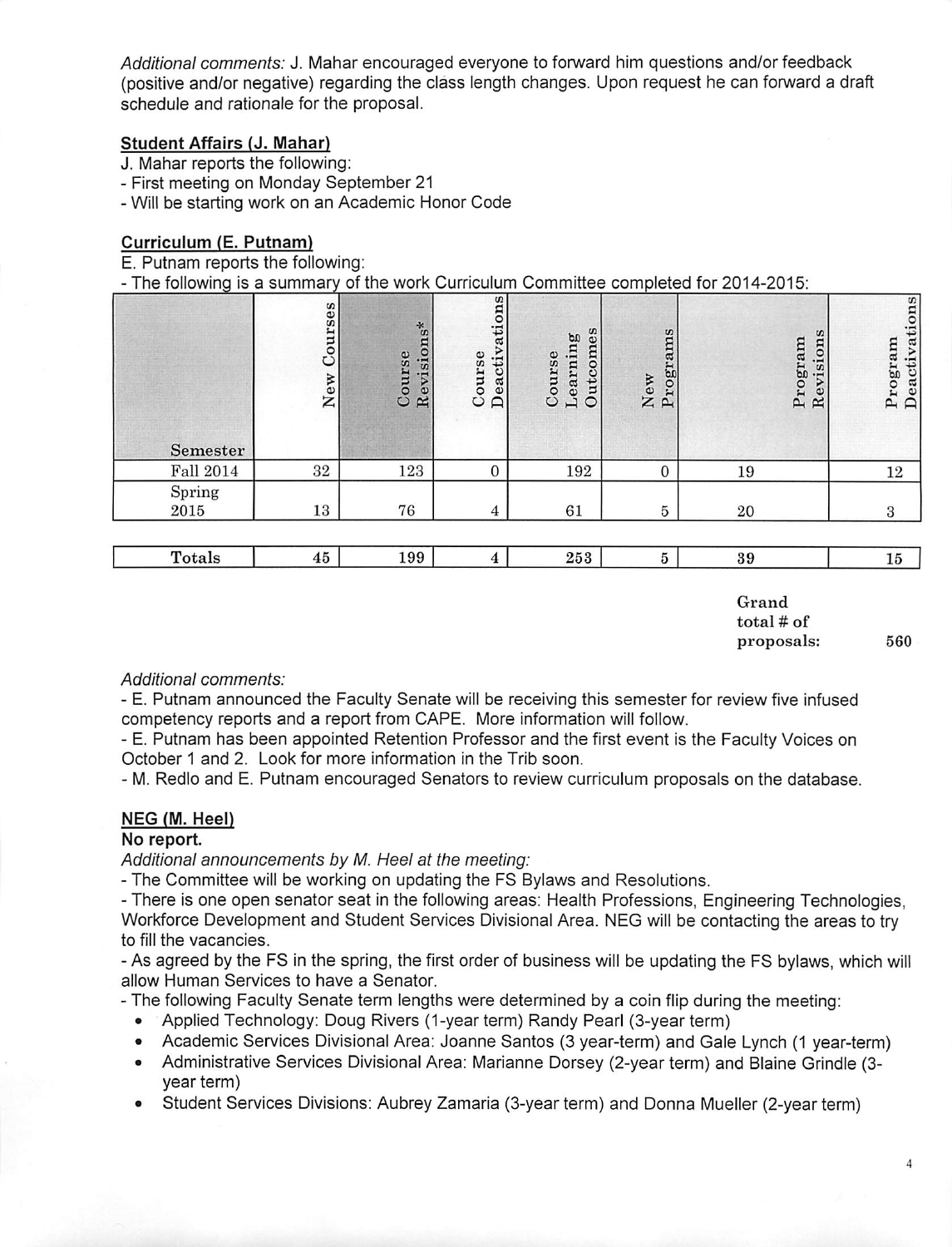- He has received several requests from Senators for an updated constituency list. Over the next few weeks, he will be working with the Faculty Association to finalize the list and he will provide the information once **it** is complete.

#### *Planning (P. Emerick)*

P. Emerick reports the following:

- Committee met for the first time on Monday, September 14, 2015
	- a. Discussion of change in meeting time or dates if necessary
	- b. Overview of responsibilities and roles of committee.
	- c. Discussion of potential additional areas of work to be investigated.

- Attended first meeting of College Wide Sustainability Committee

- Will be calling a meeting of the adhoc Classroom Committee and appoint a new chair for this committee

Additional comments: P. Emerick shared information about Greentopia "Cities of the Future" event to be hosted by MCC on October 21, 2015. The event is free to Faculty, Staff and Students but they will need to register for the events and provide ID. More information will be in the Trib and sent out to Senators. There will be several moderators of the events including M. Ernsthausen and M. Redlo. V. Avalone commented this event is to introduce the Ecodistrict concept, which is the concept for the new Downtown Campus (NDC). This will give students the opportunity to turn the NDC campus into a living laboratory. M. Viele offered student assistance with the event as well.

### *Professional Development (A. Colosimo)*

A. Colosimo reports the following:

- First meeting is scheduled for September 14th

- A. Colosimo and M. Ofsowitz have collaborated on revisions of the Awards webpage. A. Colosimo would like to thank M. Ofsowitz for his time with this project!

- Scheduled a workshop entitled "MCC Awards Overview" for October 5 from 12-1 PM in 8-100\*\*. The goals of this workshop are to clarify expectations and increase awareness of honors awarded by SUNY, the Professional Development Committee, and the Faculty Senate Executive Committee

- The 3rd annual Professional Development Week has been scheduled for June 6-10.

- A. Colosimo agreed to serve on the Academies Project Professional Development Implementation Committee.

**Additional comments:** \*\*There was a change to the date of the "MCC Awards Overview" workshop. It will be held on September  $28<sup>th</sup>$  from 12-1 PM - Room 8-100.

### *SCAA (H. Wheeler)*

### *H. Wheeler reports the following:*

**Ongoing searches:**

- The Director of Career & Transfer Center search committee has made its recommendation.

- The Director of Public Safety search is ongoing.

- The Director of Student Rights and Responsibilities search committee is currently reviewing applicants and meeting first week of classes to discuss candidates and interview days/times.

- The Associate VP/CIO search committee is co-chaired by Mark McBride and Holly Wheeler. H.

Simmons' hope is to have the position filled by end of November 2015.

**Upcoming Searches:**

- Assistant to the President for Title IX is to be completed by the end of fall semester.

**Additional comments:** SCAA received a Facilities reorganization to review.

# *8. Old Business:*

*There was no old business.*

### *9. New Business:*

a) R. Babcock (Admissions) is looking for volunteers from across the College to help with the MCC Open House on October 24, 2015. Please contact her if interested.